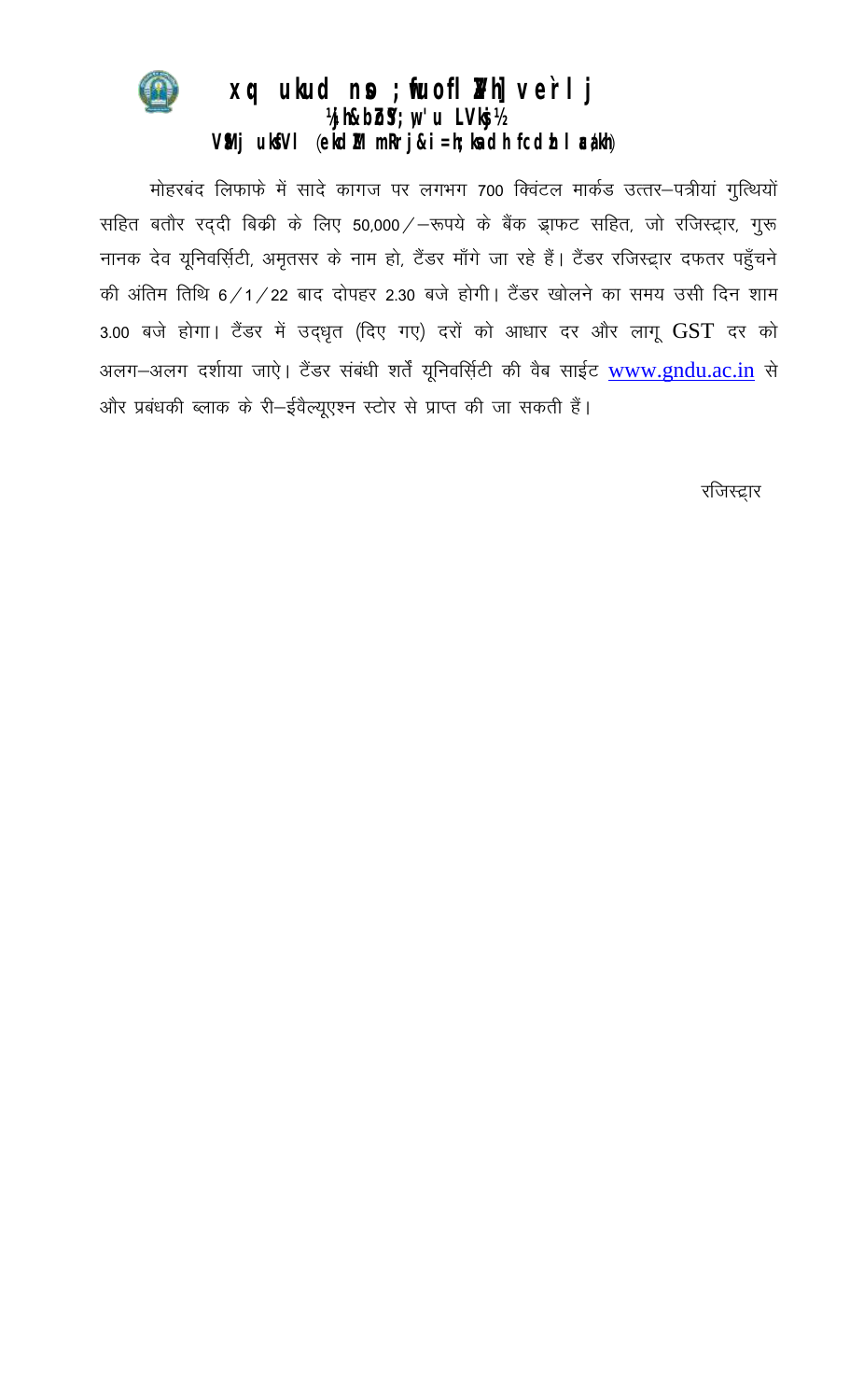

## ਗੁਰੂ ਨਾਨਕ ਦੇਵ ਯੂਨੀਵਰਸਿਟੀ, ਅੰਮ੍ਰਿਤਸਰ (ਮੁੜ-ਮੁਲਾਂਕਣ ਸਟੋਰ) ਟੈਂਡਰ ਨੋਟਿਸ (ਮਾਰਕਡ ਉੱਤਰ-ਪੱਤਰੀਆਂ ਦੀ ਵਿਕਰੀ ਸਬੰਧੀ)

ਮੋਹਰ ਬੰਦ ਲਿਫਾਫੇ ਵਿਚ ਸਾਦੇ ਕਾਗਜ਼ ਤੇ ਲਗਭਗ 700 ਕੁਵਿੰਟਲ ਮਾਰਕਡ ਉੱਤਰ-ਪੱਤਰੀਆਂ ਗੁੱਥੀਆਂ ਸਮੇਤ ਬਤੌਰ ਰੱਦੀ ਦੀ ਵਿਕਰੀ ਲਈ 50,000/- ਰੁਪਏ ਦੇ ਬੈਂਕ ਡਰਾਫਟ ਸਮੇਤ ਜੋ ਰਜਿਸਟਰਾਰ, ਗੁਰੂ ਨਾਨਕ ਦੇਵ ਯੂਨੀਵਰਸਿਟੀ, ਅੰਮ੍ਰਿਤਸਰ ਦੇ ਨਾਮ ਹੋਵੇ, ਟੈਂਡਰ ਮੰਗੇ ਜਾਂਦੇ ਹਨ। ਟੈਂਡਰ ਰਜਿਸਟਰਾਰ ਦਫਤਰ ਵਿਚ ਪਹੁੰਚਣ ਦੀ ਸਿਤੀ 6/1/22 ਬਾਅਦ ਦੁਪਹਿਰ 2-30 ਵਜੇ ਹੋਵੇਗੀ, ਟੈਂਡਰ ਖੋਲ੍ਹਣ ਦਾ ਸਮਾਂ 3-00 ਵਜੇ ਉਸੇ ਦਿਨ ਹੀ ਹੋਵੇਗਾ। ਆਪ ਜੀ ਵੱਲੋਂ ਦਿੱਤੇ ਜਾਣ ਵਾਲੇ ਟੈਂਡਰ ਰੇਟ ਵਿਚ Base Rate ਅਤੇ ਲਾਗੂ GST ਦਰ ਨੂੰ ਵੱਖ-ਵੱਖ ਦਰਸਾਇਆ ਜਾਵੇ। ਟੈਂਡਰ ਸਬੰਧੀ ਸ਼ਰਤਾ ਯੂਨੀਵਰਸਿਟੀ ਦੀ ਵੈਬ ਸਾਈਟ [www.gndu.ac.in](http://www.gndu.ac.in/) ਤੋਂ ਅਤੇ ਪ੍ਰਬੰਧਕੀ ਬਲਾਕ ਦੇ ਮੁੜ-ਮੁਲਾਂਕਣ ਸਟੋਰ ਵਿਚੋਂ ਪ੍ਰਾਪਤ ਕੀਤੀਆਂ ਜਾ ਸਕਦੀਆਂ ਹਨ।

ਰਜਿਸਟਰਾਰ